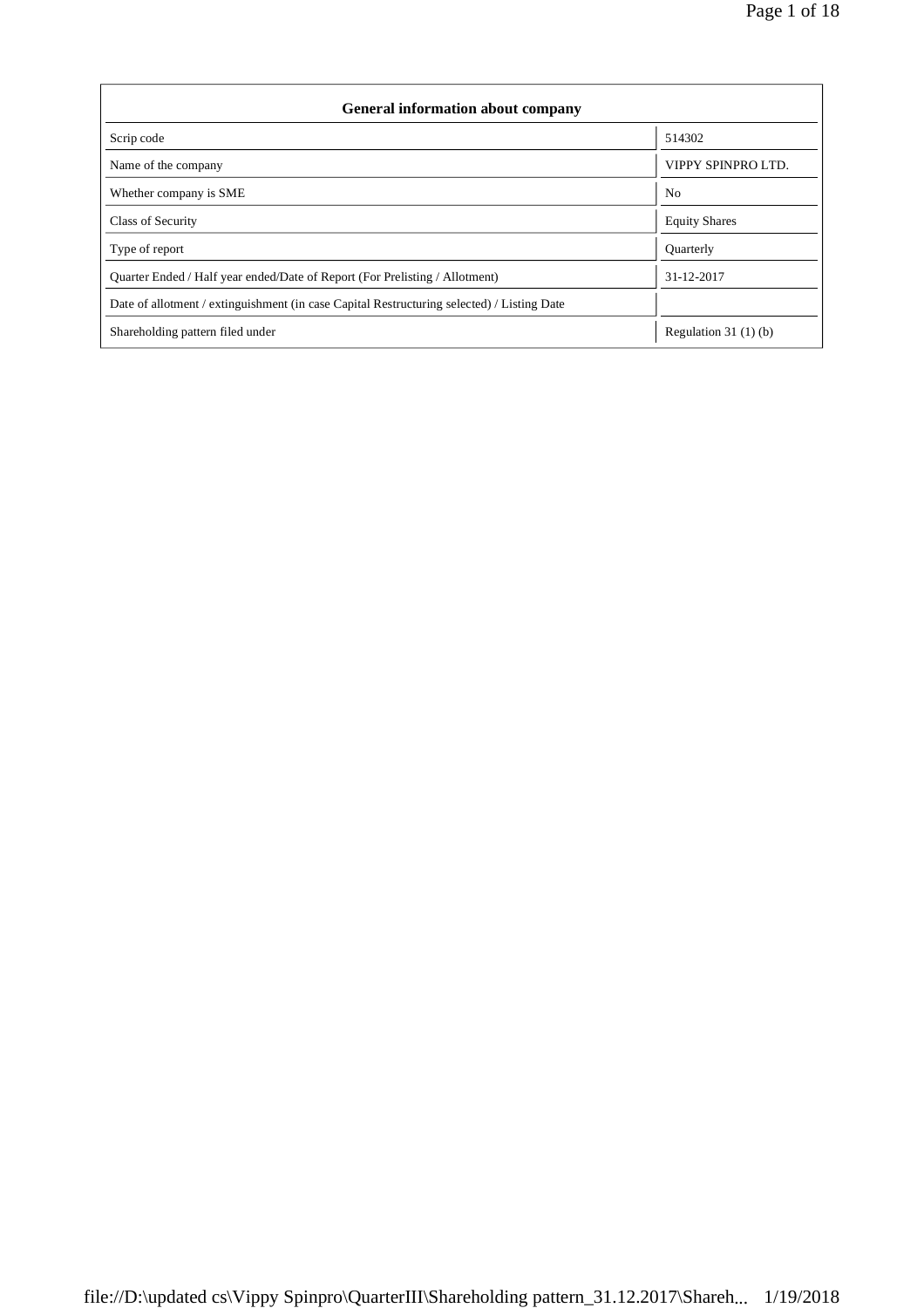| Sr. No.      | <b>Particular</b>                                                                      | Yes/No         |
|--------------|----------------------------------------------------------------------------------------|----------------|
|              | Whether the Listed Entity has issued any partly paid up shares?                        | No             |
|              | Whether the Listed Entity has issued any Convertible Securities?                       | No             |
|              | Whether the Listed Entity has issued any Warrants?                                     | No             |
|              | Whether the Listed Entity has any shares against which depository receipts are issued? | N <sub>0</sub> |
|              | Whether the Listed Entity has any shares in locked-in?                                 | No             |
| <sub>0</sub> | Whether any shares held by promoters are pledge or otherwise encumbered?               | N <sub>0</sub> |
|              | Whether company has equity shares with differential voting rights?                     | No             |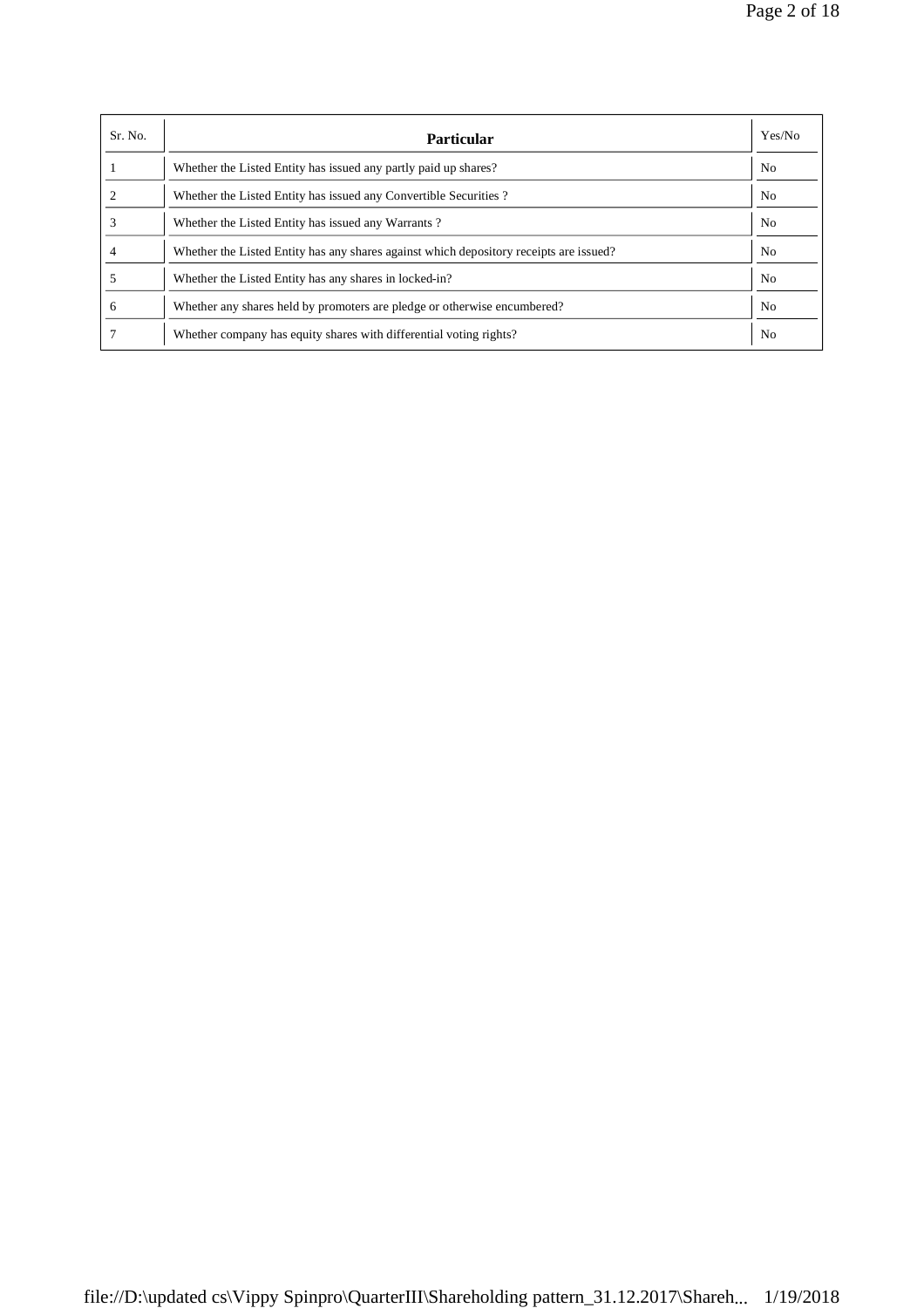|                 |                                                |                         |                        |                                 |                                    |                             | Table I - Summary Statement holding of specified securities |                           |               |                                      |                                   |
|-----------------|------------------------------------------------|-------------------------|------------------------|---------------------------------|------------------------------------|-----------------------------|-------------------------------------------------------------|---------------------------|---------------|--------------------------------------|-----------------------------------|
|                 |                                                |                         | No. of<br>fully        | No.<br><b>Of</b><br>Partly      | No. Of                             | Total<br>nos.               | Shareholding<br>as a % of<br>total no. of                   | class of securities (IX)  |               | Number of Voting Rights held in each |                                   |
| Category<br>(I) | Category<br>of<br>shareholder                  | Nos. Of<br>shareholders | paid up<br>equity      | paid-<br>up                     | shares<br>underlying<br>Depository | shares<br>held<br>$(VII) =$ | shares<br>(calculated as                                    | No of Voting (XIV) Rights |               |                                      | Total as a<br>$%$ of<br>$(A+B+C)$ |
|                 | (II)                                           | (III)                   | shares<br>held<br>(IV) | equity<br>shares<br>held<br>(V) | Receipts<br>(VI)                   | $(IV)$ +<br>$(V)$ +<br>(VI) | per SCRR,<br>1957) (VIII)<br>As a % of<br>$(A+B+C2)$        | Class<br>eg: X            | Class<br>eg:y | Total                                |                                   |
| (A)             | Promoter<br>&<br>Promoter<br>Group             | 11                      | 3317806                |                                 |                                    | 3317806                     | 56.52                                                       | 3317806                   |               | 3317806                              | 56.52                             |
| (B)             | Public                                         | 9130                    | 2552194                |                                 |                                    | 2552194                     | 43.48                                                       | 2552194                   |               | 2552194                              | 43.48                             |
| (C)             | Non<br>Promoter-<br>Non Public                 |                         |                        |                                 |                                    |                             |                                                             |                           |               |                                      |                                   |
| (C1)            | <b>Shares</b><br>underlying<br><b>DRs</b>      |                         |                        |                                 |                                    |                             |                                                             |                           |               |                                      |                                   |
| (C2)            | Shares held<br>by<br>Employee<br><b>Trusts</b> |                         |                        |                                 |                                    |                             |                                                             |                           |               |                                      |                                   |
|                 | Total                                          | 9141                    | 5870000                |                                 |                                    | 5870000                     | 100                                                         | 5870000                   |               | 5870000                              | 100                               |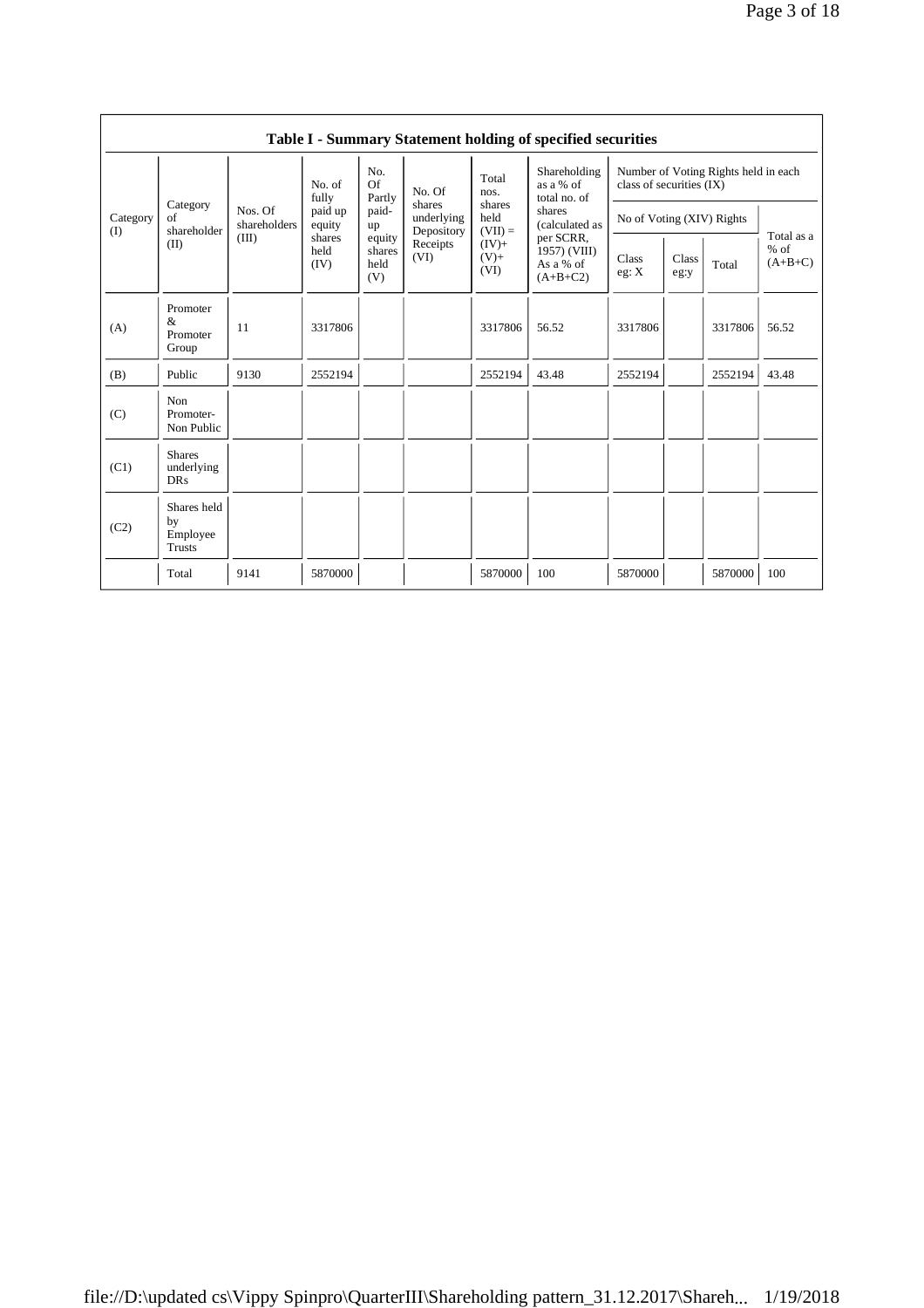|          |                                                |                                                 |                                       |                                                                     | Table I - Summary Statement holding of specified securities                                    |                                        |                                                         |                         |                                                         |                                       |
|----------|------------------------------------------------|-------------------------------------------------|---------------------------------------|---------------------------------------------------------------------|------------------------------------------------------------------------------------------------|----------------------------------------|---------------------------------------------------------|-------------------------|---------------------------------------------------------|---------------------------------------|
| Category | Category<br>of                                 | No. Of<br><b>Shares</b><br>Underlying           | No. of<br><b>Shares</b><br>Underlying | No. Of<br><b>Shares</b><br>Underlying<br>Outstanding<br>convertible | Shareholding,<br>as a %<br>assuming full<br>conversion of<br>convertible<br>securities (as a   | Number of<br>Locked in<br>shares (XII) |                                                         | <b>Shares</b><br>(XIII) | Number of<br>pledged or<br>otherwise<br>encumbered      | Number of<br>equity shares<br>held in |
| (I)      | shareholder<br>(II)                            | Outstanding<br>convertible<br>securities<br>(X) | Outstanding<br>Warrants<br>$(X_i)$    | securities<br>and No. Of<br>Warrants<br>(Xi)(a)                     | percentage of<br>diluted share<br>capital) $(XI)=$<br>$(VII)+(X)$ As a<br>$%$ of<br>$(A+B+C2)$ | No.<br>(a)                             | As a<br>$%$ of<br>total<br><b>Shares</b><br>held<br>(b) | No.<br>(a)              | As a<br>$%$ of<br>total<br><b>Shares</b><br>held<br>(b) | dematerialized<br>form $(XIV)$        |
| (A)      | Promoter<br>&<br>Promoter<br>Group             |                                                 |                                       |                                                                     | 56.52                                                                                          |                                        |                                                         |                         |                                                         | 3317806                               |
| (B)      | Public                                         |                                                 |                                       |                                                                     | 43.48                                                                                          |                                        |                                                         |                         |                                                         | 1381224                               |
| (C)      | Non<br>Promoter-<br>Non Public                 |                                                 |                                       |                                                                     |                                                                                                |                                        |                                                         |                         |                                                         |                                       |
| (C1)     | <b>Shares</b><br>underlying<br><b>DRs</b>      |                                                 |                                       |                                                                     |                                                                                                |                                        |                                                         |                         |                                                         |                                       |
| (C2)     | Shares held<br>by<br>Employee<br><b>Trusts</b> |                                                 |                                       |                                                                     |                                                                                                |                                        |                                                         |                         |                                                         |                                       |
|          | Total                                          |                                                 |                                       |                                                                     | 100                                                                                            |                                        |                                                         |                         |                                                         | 4699030                               |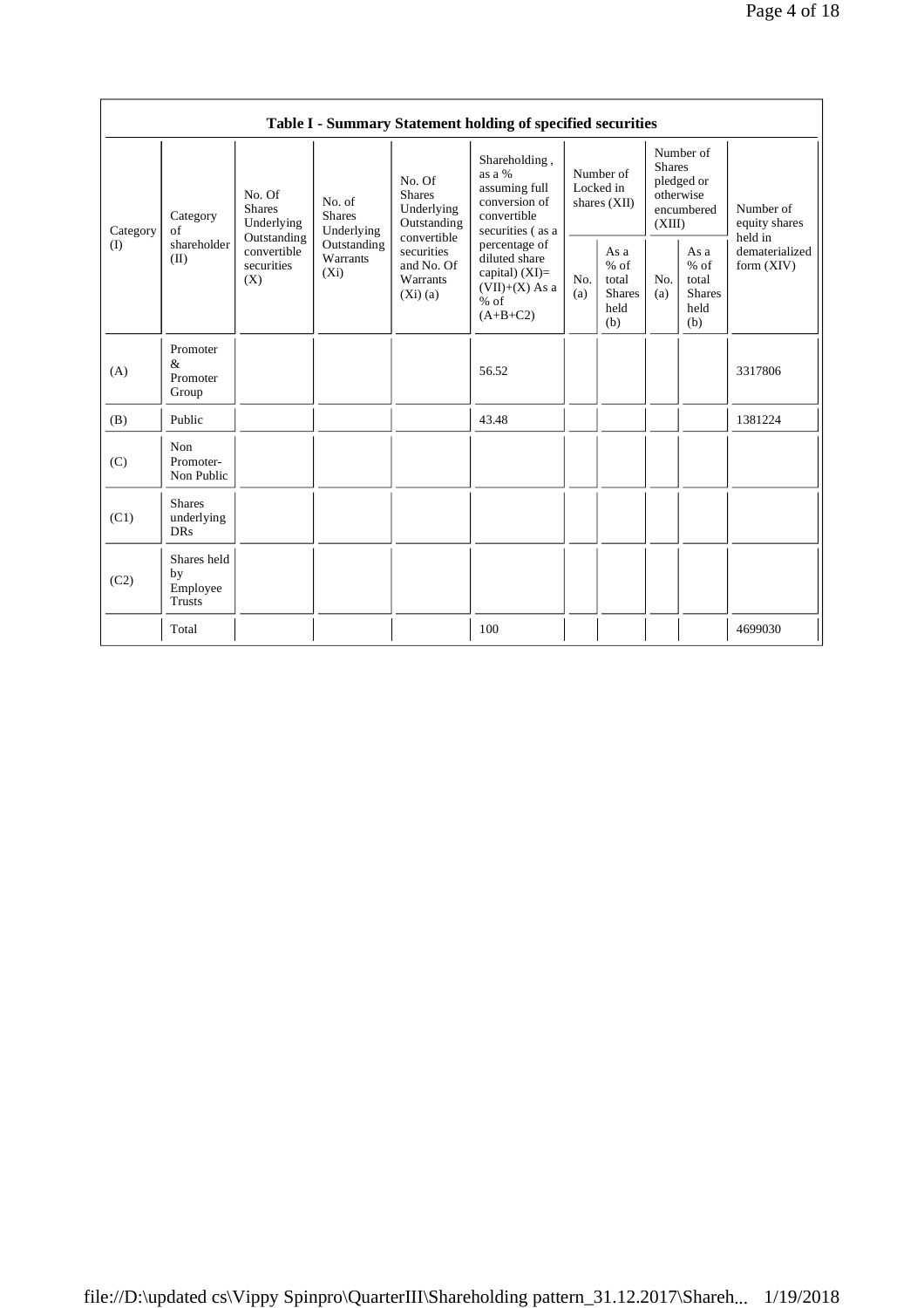|                                                                                                | Table II - Statement showing shareholding pattern of the Promoter and Promoter Group                                |                         |                            |                                 |                                    |                             |                                                  |                               |               |                                 |                                 |
|------------------------------------------------------------------------------------------------|---------------------------------------------------------------------------------------------------------------------|-------------------------|----------------------------|---------------------------------|------------------------------------|-----------------------------|--------------------------------------------------|-------------------------------|---------------|---------------------------------|---------------------------------|
|                                                                                                |                                                                                                                     |                         | No. of                     | No.<br><b>Of</b>                | No. Of                             | Total<br>nos.               | Shareholding<br>as a % of<br>total no. of        | each class of securities (IX) |               | Number of Voting Rights held in |                                 |
| Sr.                                                                                            | Category &<br>Name of the                                                                                           | Nos. Of<br>shareholders | fully<br>paid up<br>equity | Partly<br>paid-<br>up           | shares<br>underlying<br>Depository | shares<br>held<br>$(VII) =$ | shares<br>(calculated<br>as per                  | No of Voting (XIV) Rights     |               |                                 | Total<br>as a %                 |
|                                                                                                | Shareholders (I)                                                                                                    | (III)                   | shares<br>held $(IV)$      | equity<br>shares<br>held<br>(V) | Receipts<br>(VI)                   | $(IV)+$<br>$(V)$ +<br>(VI)  | SCRR,<br>1957) (VIII)<br>As a % of<br>$(A+B+C2)$ | Class eg:<br>X                | Class<br>eg:y | Total                           | of<br>Total<br>Voting<br>rights |
| A                                                                                              | Table II - Statement showing shareholding pattern of the Promoter and Promoter Group                                |                         |                            |                                 |                                    |                             |                                                  |                               |               |                                 |                                 |
| (1)                                                                                            | Indian                                                                                                              |                         |                            |                                 |                                    |                             |                                                  |                               |               |                                 |                                 |
| (a)                                                                                            | Individuals/Hindu<br>undivided Family                                                                               | 9                       | 3195497                    |                                 |                                    | 3195497                     | 54.44                                            | 3195497                       |               | 3195497                         | 54.44                           |
| (d)                                                                                            | Any Other<br>(specify)                                                                                              | $\boldsymbol{2}$        | 122309                     |                                 |                                    | 122309                      | 2.08                                             | 122309                        |               | 122309                          | 2.08                            |
| Sub-Total<br>(A)(1)                                                                            |                                                                                                                     | 11                      | 3317806                    |                                 |                                    | 3317806                     | 56.52                                            | 3317806                       |               | 3317806                         | 56.52                           |
| (2)                                                                                            | Foreign                                                                                                             |                         |                            |                                 |                                    |                             |                                                  |                               |               |                                 |                                 |
| Total<br>Shareholding<br>of Promoter<br>and<br>Promoter<br>Group $(A)=$<br>$(A)(1)+(A)$<br>(2) |                                                                                                                     | 11                      | 3317806                    |                                 |                                    | 3317806                     | 56.52                                            | 3317806                       |               | 3317806                         | 56.52                           |
| B                                                                                              | Table III - Statement showing shareholding pattern of the Public shareholder                                        |                         |                            |                                 |                                    |                             |                                                  |                               |               |                                 |                                 |
| (1)                                                                                            | Institutions                                                                                                        |                         |                            |                                 |                                    |                             |                                                  |                               |               |                                 |                                 |
| (a)                                                                                            | <b>Mutual Funds</b>                                                                                                 | 3                       | 3800                       |                                 |                                    | 3800                        | 0.06                                             | 3800                          |               | 3800                            | 0.06                            |
| Sub-Total<br>(B)(1)                                                                            |                                                                                                                     | 3                       | 3800                       |                                 |                                    | 3800                        | 0.06                                             | 3800                          |               | 3800                            | 0.06                            |
| (3)                                                                                            | Non-institutions                                                                                                    |                         |                            |                                 |                                    |                             |                                                  |                               |               |                                 |                                 |
| (a(i))                                                                                         | Individuals -<br>i.Individual<br>shareholders<br>holding nominal<br>share capital up<br>to Rs. 2 lakhs.             | 8638                    | 1818297                    |                                 |                                    | 1818297                     | 30.98                                            | 1818297                       |               | 1818297                         | 30.98                           |
| (a(ii))                                                                                        | Individuals - ii.<br>Individual<br>shareholders<br>holding nominal<br>share capital in<br>excess of Rs. 2<br>lakhs. | 5                       | 412611                     |                                 |                                    | 412611                      | 7.03                                             | 412611                        |               | 412611                          | 7.03                            |
| (e)                                                                                            | Any Other<br>(specify)                                                                                              | 484                     | 317486                     |                                 |                                    | 317486                      | 5.41                                             | 317486                        |               | 317486                          | 5.41                            |
| Sub-Total<br>(B)(3)                                                                            |                                                                                                                     | 9127                    | 2548394                    |                                 |                                    | 2548394                     | 43.41                                            | 2548394                       |               | 2548394                         | 43.41                           |
| <b>Total Public</b><br>Shareholding<br>$(B)=(B)(1)+$<br>$(B)(2)+(B)$<br>(3)                    |                                                                                                                     | 9130                    | 2552194                    |                                 |                                    | 2552194                     | 43.48                                            | 2552194                       |               | 2552194                         | 43.48                           |
| ${\bf C}$                                                                                      | Table IV - Statement showing shareholding pattern of the Non Promoter- Non Public shareholder                       |                         |                            |                                 |                                    |                             |                                                  |                               |               |                                 |                                 |
| Total<br>$(A+B+C2)$                                                                            |                                                                                                                     | 9141                    | 5870000                    |                                 |                                    | 5870000                     | 100                                              | 5870000                       |               | 5870000                         | 100                             |
|                                                                                                |                                                                                                                     |                         |                            |                                 |                                    |                             |                                                  |                               |               |                                 |                                 |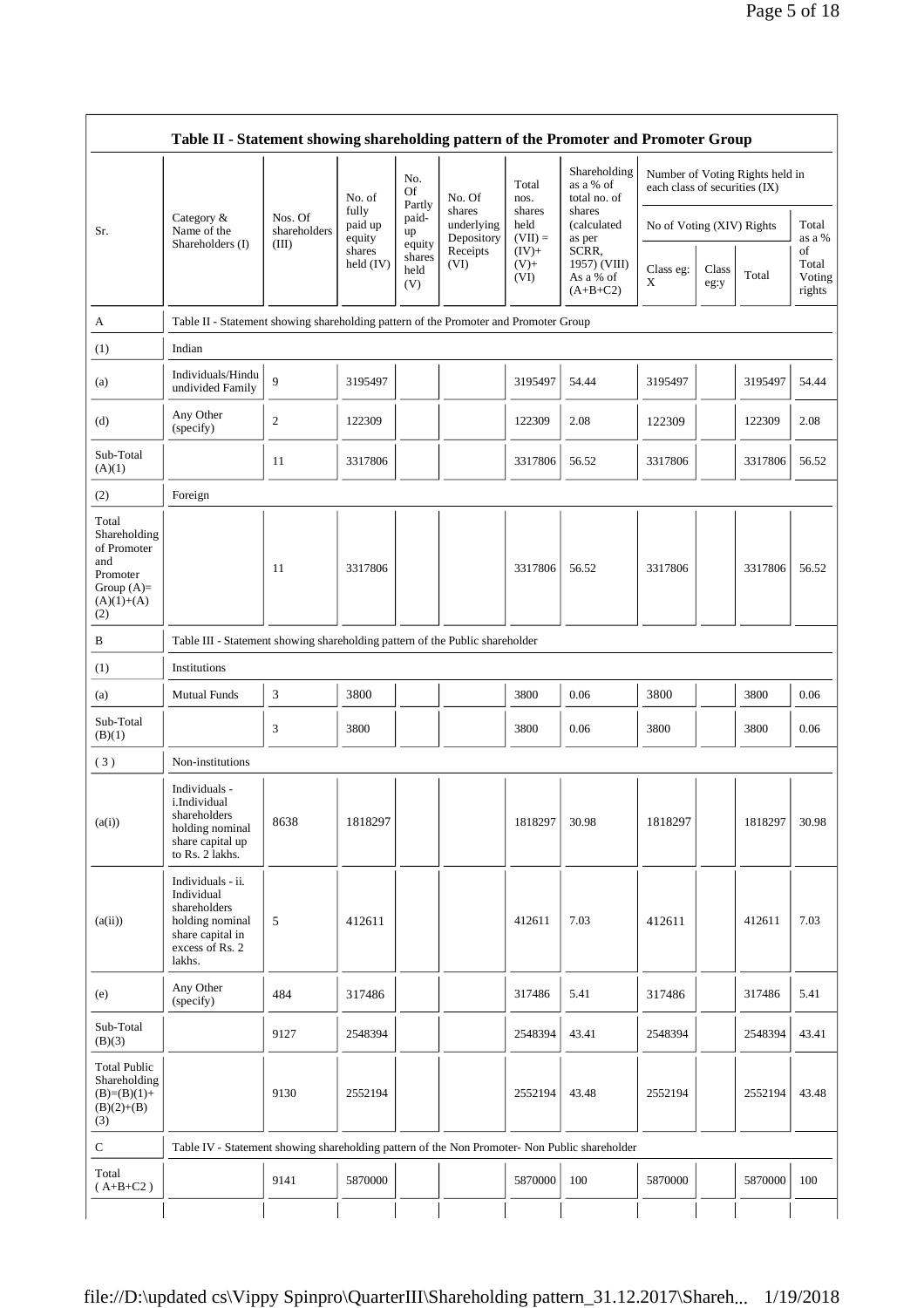| Total     |      |         | 5070000     |     |         |         |     |
|-----------|------|---------|-------------|-----|---------|---------|-----|
| $(A+B+C)$ | 9141 | 5870000 | /VVV<br>JO. | 100 | 5870000 | 5870000 | 100 |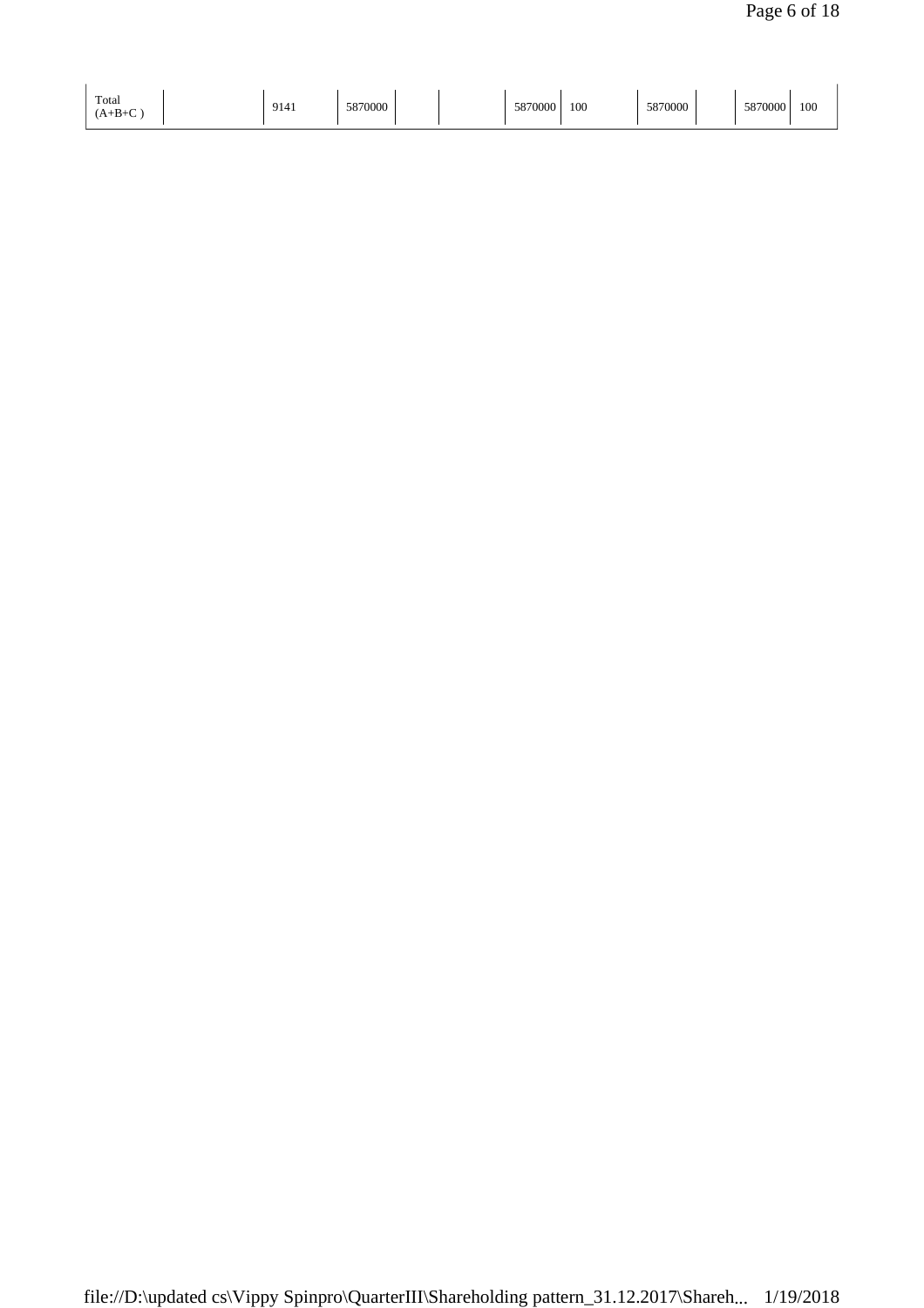|                                                                                         |                                                      |                                                      |                                                                                                               | Table II - Statement showing shareholding pattern of the Promoter and Promoter Group                       |            |                                                    |            |                                                                               |                                                         |
|-----------------------------------------------------------------------------------------|------------------------------------------------------|------------------------------------------------------|---------------------------------------------------------------------------------------------------------------|------------------------------------------------------------------------------------------------------------|------------|----------------------------------------------------|------------|-------------------------------------------------------------------------------|---------------------------------------------------------|
| Sr.                                                                                     | No. Of<br><b>Shares</b><br>Underlying<br>Outstanding | No. of<br><b>Shares</b><br>Underlying<br>Outstanding | No. Of Shares<br>Underlying<br>Outstanding<br>convertible<br>securities and<br>No. Of<br>Warrants (Xi)<br>(a) | Shareholding, as<br>a % assuming full<br>conversion of<br>convertible<br>securities (as a<br>percentage of |            | Number of<br>Locked in<br>shares $(XII)$           |            | Number of<br><b>Shares</b><br>pledged or<br>otherwise<br>encumbered<br>(XIII) | Number of<br>equity shares<br>held in<br>dematerialized |
|                                                                                         | convertible<br>securities $(X)$                      | Warrants<br>$(X_i)$                                  |                                                                                                               | diluted share<br>capital) (XI)=<br>$(VII)+(X)$ As a %<br>of $(A+B+C2)$                                     | No.<br>(a) | As a %<br>of total<br><b>Shares</b><br>held<br>(b) | No.<br>(a) | As a $\%$<br>of total<br><b>Shares</b><br>held<br>(b)                         | form $(XIV)$                                            |
| A                                                                                       |                                                      |                                                      |                                                                                                               | Table II - Statement showing shareholding pattern of the Promoter and Promoter Group                       |            |                                                    |            |                                                                               |                                                         |
| (1)                                                                                     | Indian                                               |                                                      |                                                                                                               |                                                                                                            |            |                                                    |            |                                                                               |                                                         |
| (a)                                                                                     |                                                      |                                                      |                                                                                                               | 54.44                                                                                                      |            |                                                    |            |                                                                               | 3195497                                                 |
| (d)                                                                                     |                                                      |                                                      |                                                                                                               | 2.08                                                                                                       |            |                                                    |            |                                                                               | 122309                                                  |
| Sub-Total (A)<br>(1)                                                                    |                                                      |                                                      |                                                                                                               | 56.52                                                                                                      |            |                                                    |            |                                                                               | 3317806                                                 |
| (2)                                                                                     | Foreign                                              |                                                      |                                                                                                               |                                                                                                            |            |                                                    |            |                                                                               |                                                         |
| Total<br>Shareholding<br>of Promoter<br>and Promoter<br>Group $(A)=$<br>$(A)(1)+(A)(2)$ |                                                      |                                                      |                                                                                                               | 56.52                                                                                                      |            |                                                    |            |                                                                               | 3317806                                                 |
| B                                                                                       |                                                      |                                                      |                                                                                                               | Table III - Statement showing shareholding pattern of the Public shareholder                               |            |                                                    |            |                                                                               |                                                         |
| (1)                                                                                     | Institutions                                         |                                                      |                                                                                                               |                                                                                                            |            |                                                    |            |                                                                               |                                                         |
| (a)                                                                                     |                                                      |                                                      |                                                                                                               | 0.06                                                                                                       |            |                                                    |            |                                                                               | $\boldsymbol{0}$                                        |
| Sub-Total (B)<br>(1)                                                                    |                                                      |                                                      |                                                                                                               | 0.06                                                                                                       |            |                                                    |            |                                                                               | $\boldsymbol{0}$                                        |
| (3)                                                                                     | Non-institutions                                     |                                                      |                                                                                                               |                                                                                                            |            |                                                    |            |                                                                               |                                                         |
| (a(i))                                                                                  |                                                      |                                                      |                                                                                                               | 30.98                                                                                                      |            |                                                    |            |                                                                               | 935227                                                  |
| (a(ii))                                                                                 |                                                      |                                                      |                                                                                                               | 7.03                                                                                                       |            |                                                    |            |                                                                               | 324811                                                  |
| (e)                                                                                     |                                                      |                                                      |                                                                                                               | 5.41                                                                                                       |            |                                                    |            |                                                                               | 121186                                                  |
| Sub-Total (B)<br>(3)                                                                    |                                                      |                                                      |                                                                                                               | 43.41                                                                                                      |            |                                                    |            |                                                                               | 1381224                                                 |
| <b>Total Public</b><br>Shareholding<br>$(B)=(B)(1)+$<br>$(B)(2)+(B)(3)$                 |                                                      |                                                      |                                                                                                               | 43.48                                                                                                      |            |                                                    |            |                                                                               | 1381224                                                 |
| C                                                                                       |                                                      |                                                      |                                                                                                               | Table IV - Statement showing shareholding pattern of the Non Promoter- Non Public shareholder              |            |                                                    |            |                                                                               |                                                         |
| Total<br>$(A+B+C2)$                                                                     |                                                      |                                                      |                                                                                                               | 100                                                                                                        |            |                                                    |            |                                                                               | 4699030                                                 |
| Total<br>$(A+B+C)$                                                                      |                                                      |                                                      |                                                                                                               | 100                                                                                                        |            |                                                    |            |                                                                               | 4699030                                                 |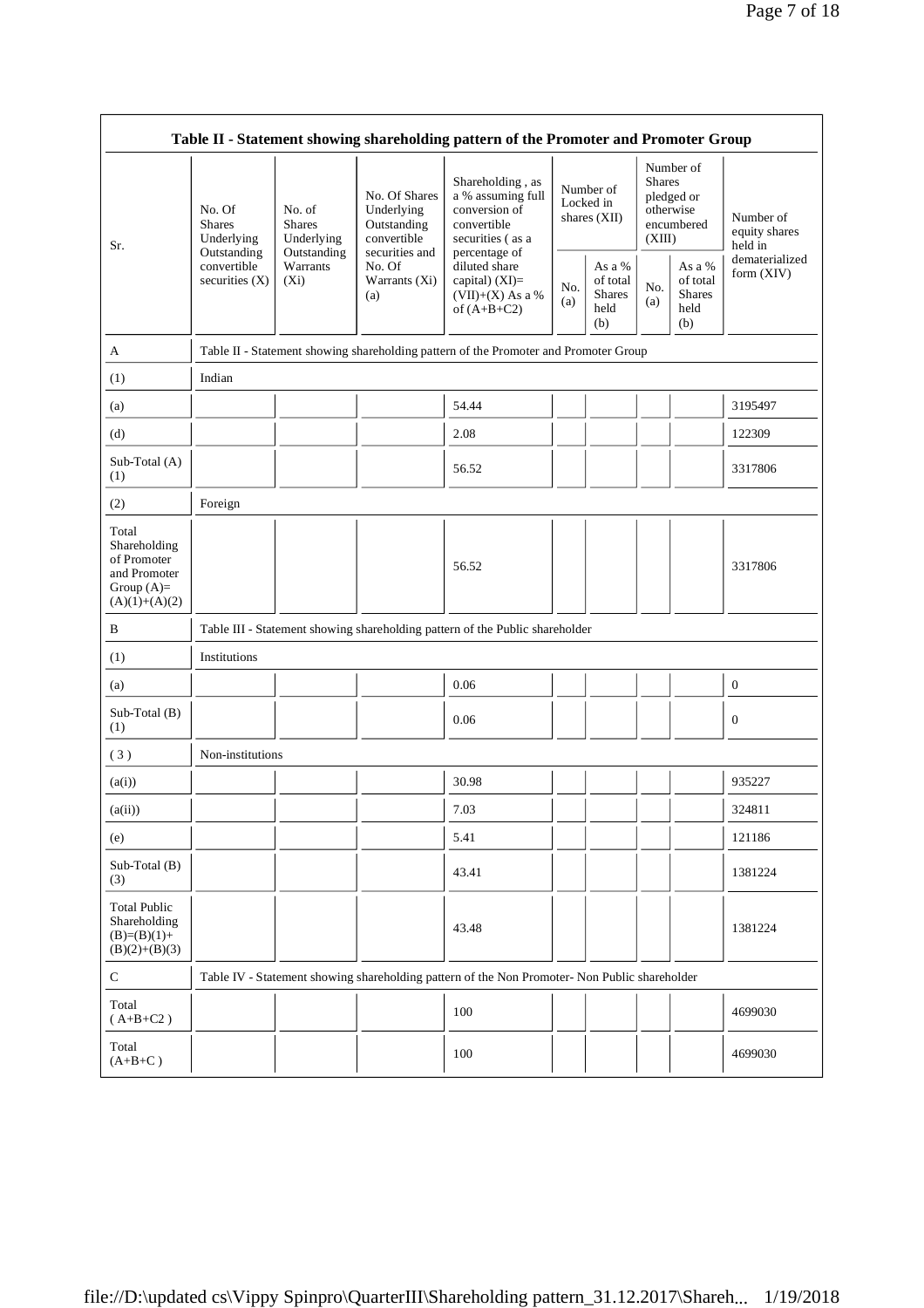|                                                                                                                                                    |                                                               |                               | Individuals/Hindu undivided Family |                               |                        |                                    |                                                 |
|----------------------------------------------------------------------------------------------------------------------------------------------------|---------------------------------------------------------------|-------------------------------|------------------------------------|-------------------------------|------------------------|------------------------------------|-------------------------------------------------|
| Searial No.                                                                                                                                        | 1                                                             | $\mathfrak{2}$                | 3                                  | 4                             | 5                      | 6                                  | $\tau$                                          |
| Name of the<br>Shareholders<br>(I)                                                                                                                 | <b>USHA</b><br><b>MUTHA</b>                                   | <b>PIYUSH</b><br><b>MUTHA</b> | <b>PRANEET</b><br><b>MUTHA</b>     | <b>SUNITA</b><br><b>MUTHA</b> | RAHUL<br>MUTHA<br>HUF. | <b>CHANDRAKALA</b><br><b>MUTHA</b> | VIMALCHAND<br><b>MANMAL</b><br><b>MUTHA HUF</b> |
| PAN (II)                                                                                                                                           | ACAPM7695M                                                    | AJXPM8203B                    | AFTPM5681H                         | AJZPM4769Q                    | AAIHR3665Q             | ACAPM7693P                         | AADHV9211P                                      |
| No. of fully<br>paid up equity<br>shares held<br>(IV)                                                                                              | 681768                                                        | 521750                        | 521050                             | 468400                        | 337442                 | 259550                             | 194250                                          |
| No. Of Partly<br>paid-up equity<br>shares held<br>(V)                                                                                              |                                                               |                               |                                    |                               |                        |                                    |                                                 |
| No. Of shares<br>underlying<br>Depository<br>Receipts (VI)                                                                                         |                                                               |                               |                                    |                               |                        |                                    |                                                 |
| Total nos.<br>shares held<br>$(VII) = (IV) +$<br>$(V)$ + $(VI)$                                                                                    | 681768                                                        | 521750                        | 521050                             | 468400                        | 337442                 | 259550                             | 194250                                          |
| Shareholding<br>as a % of total<br>no. of shares<br>(calculated as<br>per SCRR,<br>1957) (VIII)<br>As a % of<br>$(A+B+C2)$                         | 11.61                                                         | 8.89                          | 8.88                               | 7.98                          | 5.75                   | 4.42                               | 3.31                                            |
|                                                                                                                                                    | Number of Voting Rights held in each class of securities (IX) |                               |                                    |                               |                        |                                    |                                                 |
| Class eg: $X$                                                                                                                                      | 681768                                                        | 521750                        | 521050                             | 468400                        | 337442                 | 259550                             | 194250                                          |
| Class eg:y                                                                                                                                         |                                                               |                               |                                    |                               |                        |                                    |                                                 |
| Total                                                                                                                                              | 681768                                                        | 521750                        | 521050                             | 468400                        | 337442                 | 259550                             | 194250                                          |
| Total as a %<br>of Total<br>Voting rights                                                                                                          | 11.61                                                         | 8.89                          | 8.88                               | 7.98                          | 5.75                   | 4.42                               | 3.31                                            |
| No. Of Shares<br>Underlying<br>Outstanding<br>convertible<br>securities (X)                                                                        |                                                               |                               |                                    |                               |                        |                                    |                                                 |
| No. of Shares<br>Underlying<br>Outstanding<br>Warrants $(X_i)$                                                                                     |                                                               |                               |                                    |                               |                        |                                    |                                                 |
| No. Of Shares<br>Underlying<br>Outstanding<br>convertible<br>securities and<br>No. Of<br>Warrants (Xi)<br>(a)                                      |                                                               |                               |                                    |                               |                        |                                    |                                                 |
| Shareholding,<br>as a %<br>assuming full<br>conversion of<br>convertible<br>securities (as a<br>percentage of<br>diluted share<br>capital) $(XI)=$ | 11.61                                                         | 8.89                          | 8.88                               | 7.98                          | 5.75                   | 4.42                               | 3.31                                            |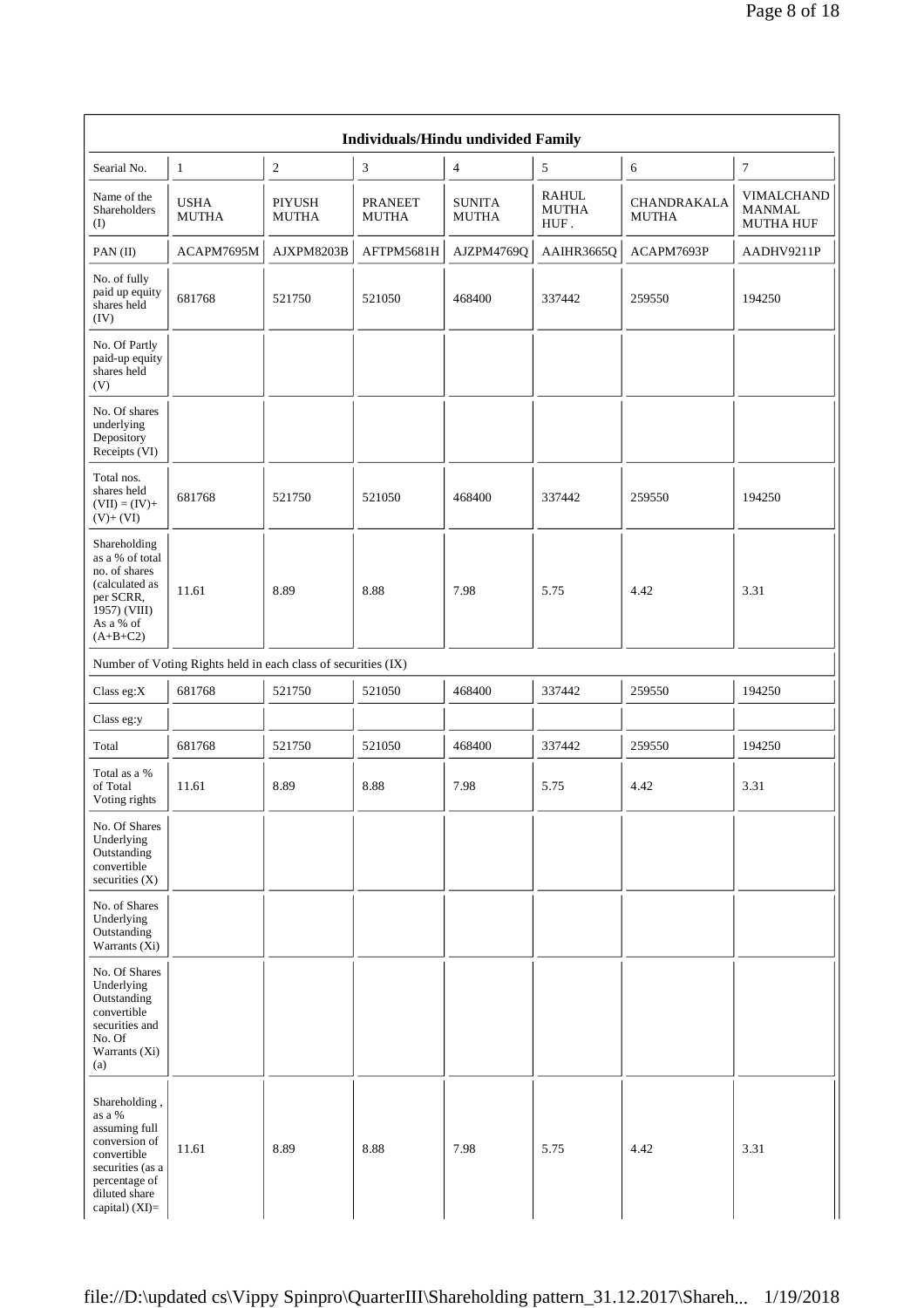| $(VII)+(Xi)(a)$<br>As a % of<br>$(A+B+C2)$                              |                                                         |        |        |        |        |        |        |
|-------------------------------------------------------------------------|---------------------------------------------------------|--------|--------|--------|--------|--------|--------|
|                                                                         | Number of Locked in shares (XII)                        |        |        |        |        |        |        |
| No. $(a)$                                                               |                                                         |        |        |        |        |        |        |
| As a % of<br>total Shares<br>held(b)                                    |                                                         |        |        |        |        |        |        |
|                                                                         | Number of Shares pledged or otherwise encumbered (XIII) |        |        |        |        |        |        |
| No. $(a)$                                                               |                                                         |        |        |        |        |        |        |
| As a % of<br>total Shares<br>held(b)                                    |                                                         |        |        |        |        |        |        |
| Number of<br>equity shares<br>held in<br>dematerialized<br>form $(XIV)$ | 681768                                                  | 521750 | 521050 | 468400 | 337442 | 259550 | 194250 |
|                                                                         | Reason for not providing PAN                            |        |        |        |        |        |        |
| Reason for<br>not providing<br>PAN                                      |                                                         |        |        |        |        |        |        |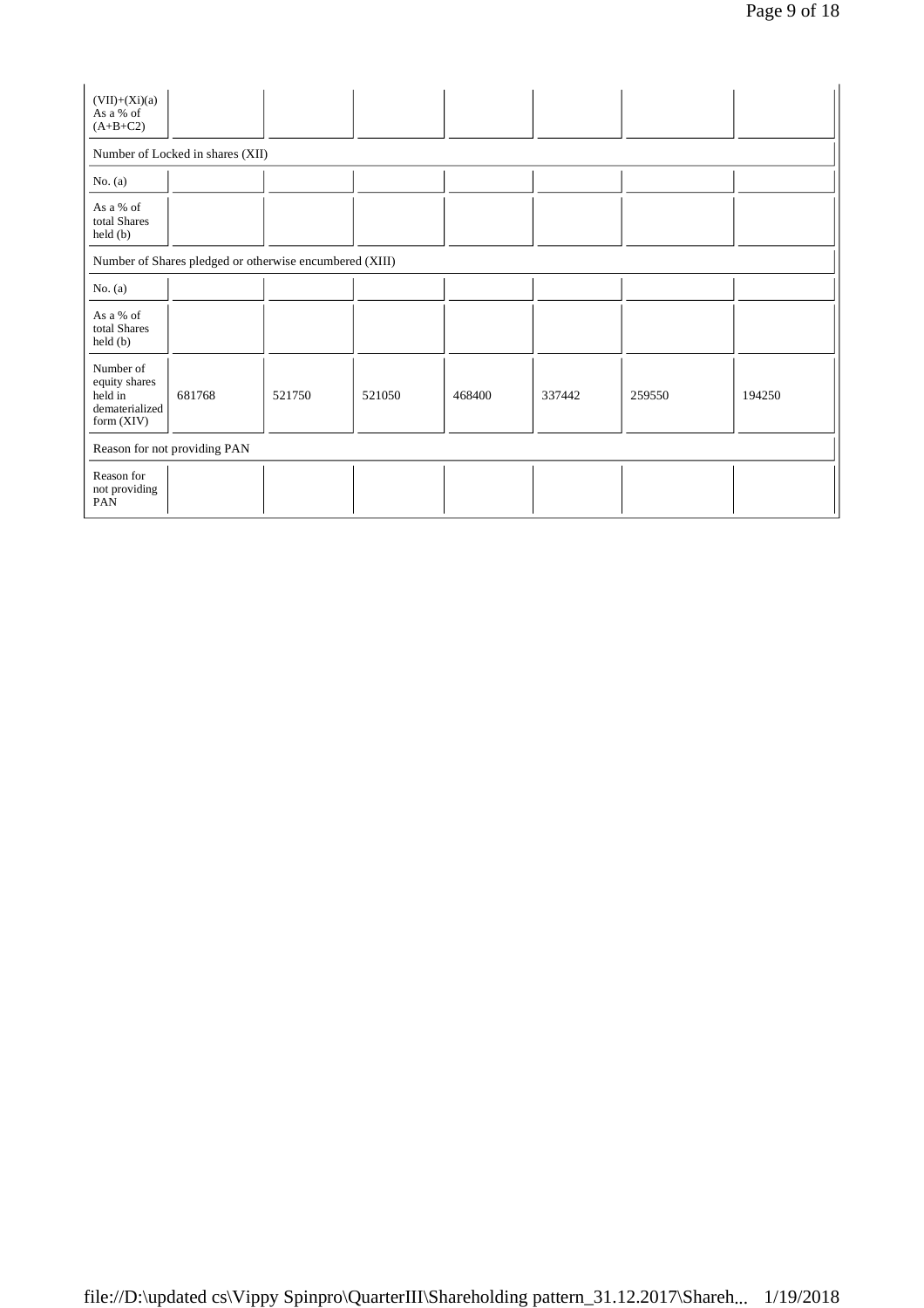| Searial No.                                                                                                                                                                                  | 8                                                             | $\overline{9}$   |                       |
|----------------------------------------------------------------------------------------------------------------------------------------------------------------------------------------------|---------------------------------------------------------------|------------------|-----------------------|
| Name of the                                                                                                                                                                                  |                                                               | PIYUSH MUTHA HUF |                       |
| Shareholders (I)                                                                                                                                                                             | PRITI MUTHA                                                   |                  | Click here to go back |
| PAN(II)                                                                                                                                                                                      | ADUPM8813A                                                    | AAHHP3472L       | Total                 |
| No. of fully paid<br>up equity shares<br>$\text{held} (IV)$                                                                                                                                  | 106796                                                        | 104491           | 3195497               |
| No. Of Partly paid-<br>up equity shares<br>held $(V)$                                                                                                                                        |                                                               |                  |                       |
| No. Of shares<br>underlying<br>Depository<br>Receipts (VI)                                                                                                                                   |                                                               |                  |                       |
| Total nos. shares<br>held $(VII) = (IV) +$<br>$(V)+(VI)$                                                                                                                                     | 106796                                                        | 104491           | 3195497               |
| Shareholding as a<br>% of total no. of<br>shares (calculated<br>as per SCRR,<br>1957) (VIII) As a<br>% of $(A+B+C2)$                                                                         | 1.82                                                          | 1.78             | 54.44                 |
|                                                                                                                                                                                              | Number of Voting Rights held in each class of securities (IX) |                  |                       |
| Class eg: $X$                                                                                                                                                                                | 106796                                                        | 104491           | 3195497               |
| Class eg:y                                                                                                                                                                                   |                                                               |                  |                       |
| Total                                                                                                                                                                                        | 106796                                                        | 104491           | 3195497               |
| Total as a % of<br><b>Total Voting rights</b>                                                                                                                                                | 1.82                                                          | 1.78             | 54.44                 |
| No. Of Shares<br>Underlying<br>Outstanding<br>convertible<br>securities (X)                                                                                                                  |                                                               |                  |                       |
| No. of Shares<br>Underlying<br>Outstanding<br>Warrants (Xi)                                                                                                                                  |                                                               |                  |                       |
| No. Of Shares<br>Underlying<br>Outstanding<br>convertible<br>securities and No.<br>Of Warrants (Xi)<br>(a)                                                                                   |                                                               |                  |                       |
| Shareholding, as a<br>% assuming full<br>conversion of<br>convertible<br>securities (as a<br>percentage of<br>diluted share<br>capital) $(XI) = (VII)$<br>$+(Xi)(a)$ As a % of<br>$(A+B+C2)$ | 1.82                                                          | 1.78             | 54.44                 |
| Number of Locked in shares (XII)                                                                                                                                                             |                                                               |                  |                       |
| No. $(a)$                                                                                                                                                                                    |                                                               |                  |                       |
| As a % of total                                                                                                                                                                              |                                                               |                  |                       |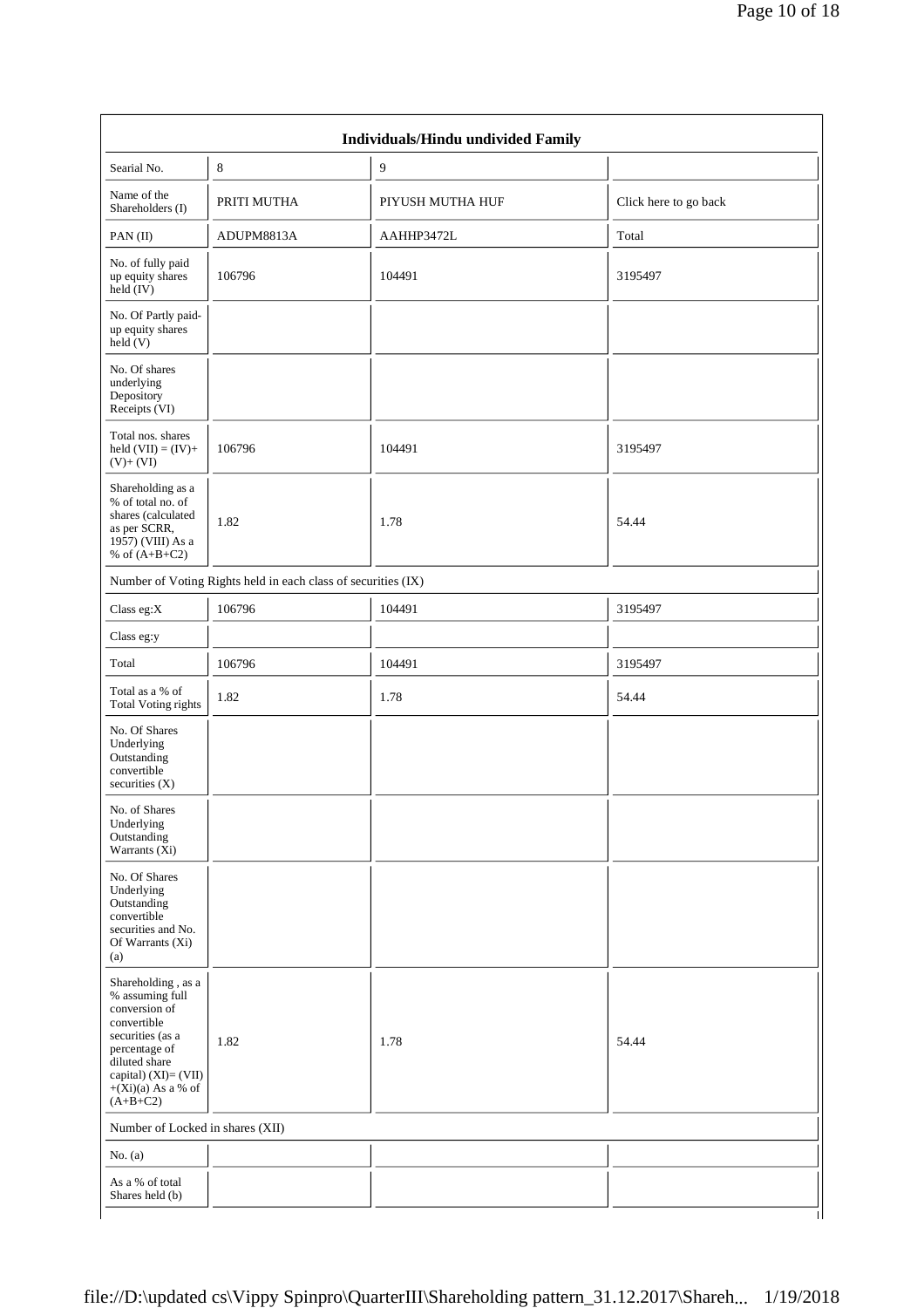|                                                                      | Number of Shares pledged or otherwise encumbered (XIII) |        |         |
|----------------------------------------------------------------------|---------------------------------------------------------|--------|---------|
| No. $(a)$                                                            |                                                         |        |         |
| As a % of total<br>Shares held (b)                                   |                                                         |        |         |
| Number of equity<br>shares held in<br>dematerialized<br>form $(XIV)$ | 106796                                                  | 104491 | 3195497 |
| Reason for not providing PAN                                         |                                                         |        |         |
| Reason for not<br>providing PAN                                      |                                                         |        |         |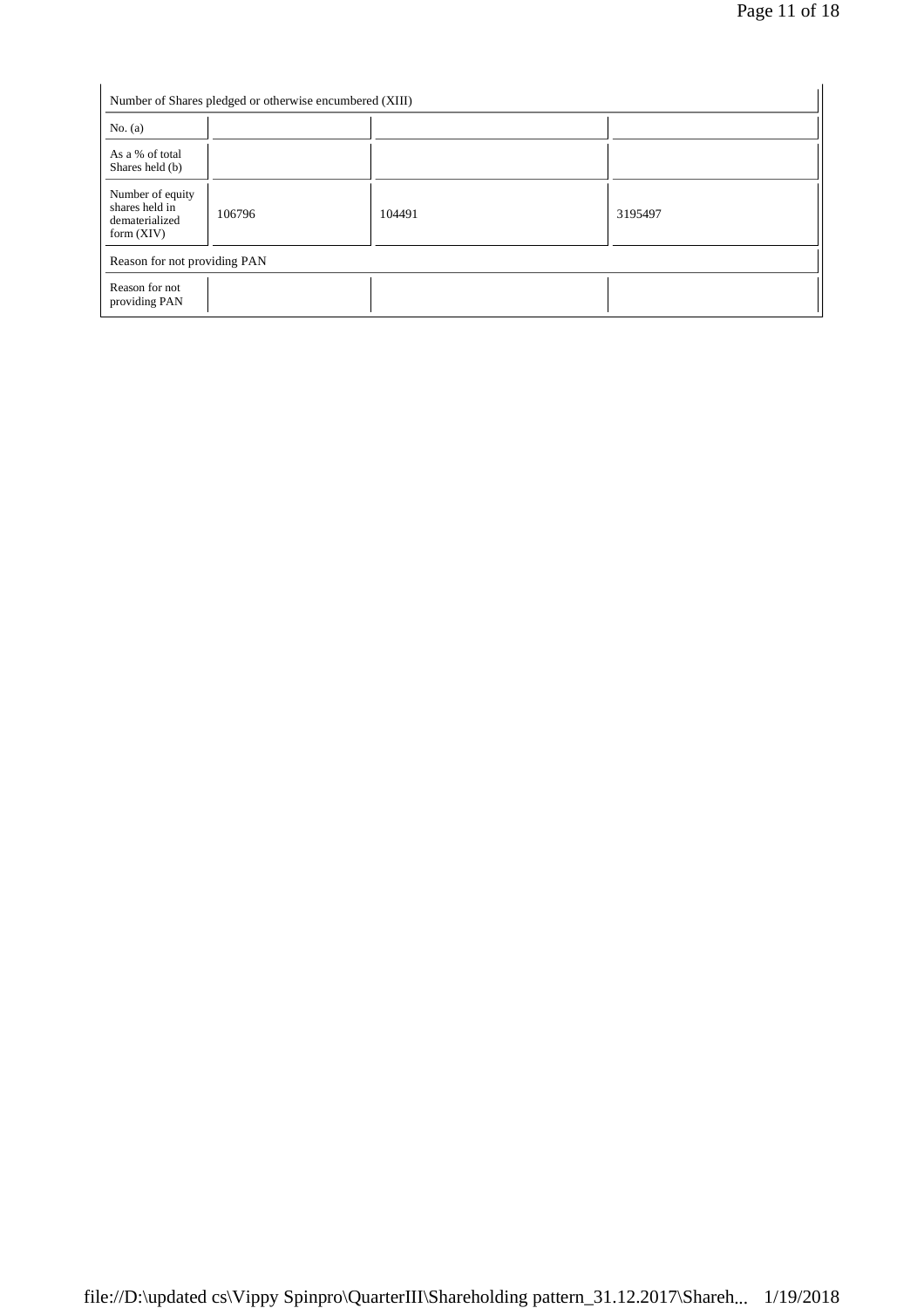| Searial No.                                                                                                                                                                           | 1                                                             | 2                           |                       |
|---------------------------------------------------------------------------------------------------------------------------------------------------------------------------------------|---------------------------------------------------------------|-----------------------------|-----------------------|
| Category                                                                                                                                                                              | <b>Bodies Corporate</b>                                       | <b>Bodies Corporate</b>     | Click here to go back |
| Name of the<br>Shareholders (I)                                                                                                                                                       | SUNGEM IMPEX PVT. LTD.                                        | <b>VIPPY INDUSTRIES LTD</b> |                       |
| PAN(II)                                                                                                                                                                               | AAACS5895E                                                    | AABCV1297N                  | Total                 |
| No. of the<br>Shareholders (I)                                                                                                                                                        | $\mathbf{1}$                                                  | $\mathbf{1}$                | $\overline{c}$        |
| No. of fully paid<br>up equity shares<br>$held$ (IV)                                                                                                                                  | 102062                                                        | 20247                       | 122309                |
| No. Of Partly paid-<br>up equity shares<br>held(V)                                                                                                                                    |                                                               |                             |                       |
| No. Of shares<br>underlying<br>Depository<br>Receipts (VI)                                                                                                                            |                                                               |                             |                       |
| Total nos. shares<br>held $(VII) = (IV) +$<br>$(V)+(VI)$                                                                                                                              | 102062                                                        | 20247                       | 122309                |
| Shareholding as a<br>% of total no. of<br>shares (calculated<br>as per SCRR,<br>1957) (VIII) As a<br>% of $(A+B+C2)$                                                                  | 1.74                                                          | 0.34                        | 2.08                  |
|                                                                                                                                                                                       | Number of Voting Rights held in each class of securities (IX) |                             |                       |
| Class eg: X                                                                                                                                                                           | 102062                                                        | 20247                       | 122309                |
| Class eg:y                                                                                                                                                                            |                                                               |                             |                       |
| Total                                                                                                                                                                                 | 102062                                                        | 20247                       | 122309                |
| Total as a % of<br><b>Total Voting rights</b>                                                                                                                                         | 1.74                                                          | 0.34                        | 2.08                  |
| No. Of Shares<br>Underlying<br>Outstanding<br>convertible<br>securities $(X)$                                                                                                         |                                                               |                             |                       |
| No. of Shares<br>Underlying<br>Outstanding<br>Warrants $(X_i)$                                                                                                                        |                                                               |                             |                       |
| No. Of Shares<br>Underlying<br>Outstanding<br>convertible<br>securities and No.<br>Of Warrants (Xi)<br>(a)                                                                            |                                                               |                             |                       |
| Shareholding, as a<br>% assuming full<br>conversion of<br>convertible<br>securities (as a<br>percentage of<br>diluted share<br>capital) (XI)= (VII)<br>$+(X)$ As a % of<br>$(A+B+C2)$ | 1.74                                                          | 0.34                        | 2.08                  |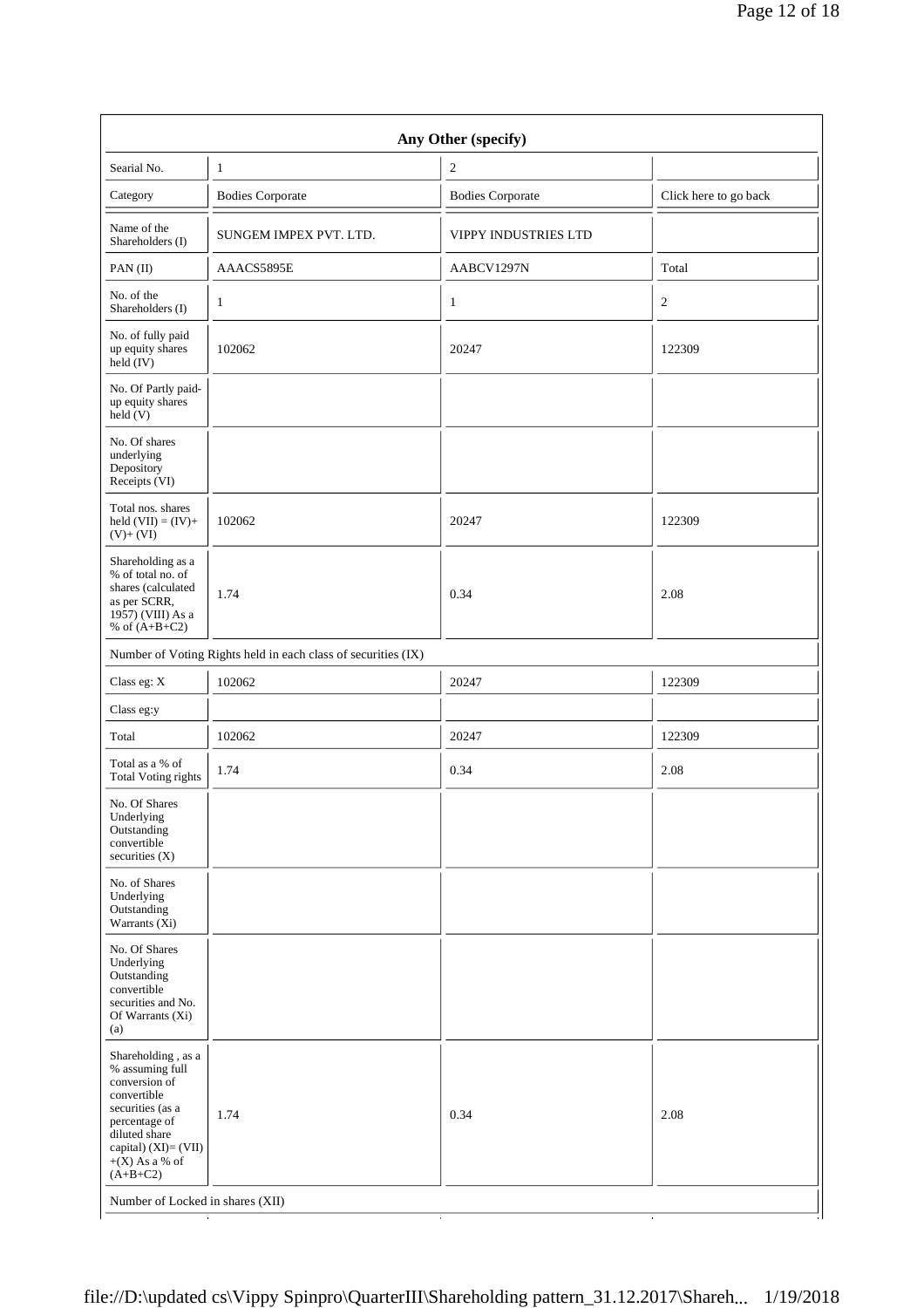| No. $(a)$                                                            |                                                         |       |        |
|----------------------------------------------------------------------|---------------------------------------------------------|-------|--------|
| As a % of total<br>Shares held (b)                                   |                                                         |       |        |
|                                                                      | Number of Shares pledged or otherwise encumbered (XIII) |       |        |
| No. $(a)$                                                            |                                                         |       |        |
| As a % of total<br>Shares held (b)                                   |                                                         |       |        |
| Number of equity<br>shares held in<br>dematerialized<br>form $(XIV)$ | 102062                                                  | 20247 | 122309 |
| Reason for not<br>providing PAN                                      |                                                         |       |        |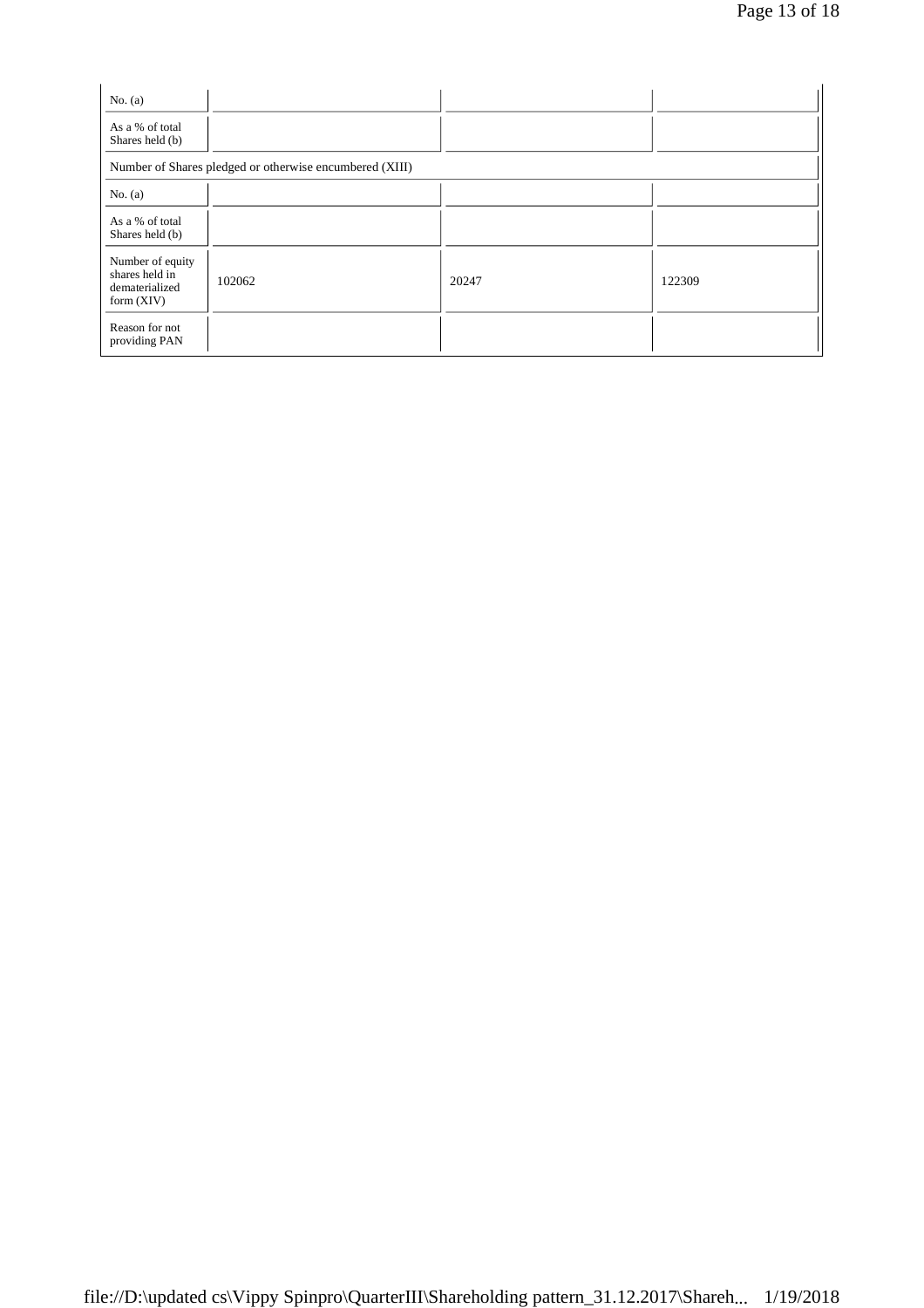| Individuals - ii. Individual shareholders holding nominal share capital in excess of Rs. 2 lakhs.                                                                                        |                      |                      |                       |  |  |  |
|------------------------------------------------------------------------------------------------------------------------------------------------------------------------------------------|----------------------|----------------------|-----------------------|--|--|--|
| Searial No.                                                                                                                                                                              | 1                    | $\mathfrak{2}$       |                       |  |  |  |
| Name of the<br>Shareholders (I)                                                                                                                                                          | MAHENDRA GIRDHARILAL | <b>SUBRAMANIAN P</b> | Click here to go back |  |  |  |
| PAN(II)                                                                                                                                                                                  | AAAPW1327L           | AMBPS8931K           | Total                 |  |  |  |
| No. of fully paid<br>up equity shares<br>held (IV)                                                                                                                                       | 170111               | 134440               | 304551                |  |  |  |
| No. Of Partly paid-<br>up equity shares<br>held(V)                                                                                                                                       |                      |                      |                       |  |  |  |
| No. Of shares<br>underlying<br>Depository<br>Receipts (VI)                                                                                                                               |                      |                      |                       |  |  |  |
| Total nos. shares<br>held $(VII) = (IV) +$<br>$(V)+(VI)$                                                                                                                                 | 170111               | 134440               | 304551                |  |  |  |
| Shareholding as a<br>% of total no. of<br>shares (calculated<br>as per SCRR,<br>1957) (VIII) As a<br>% of $(A+B+C2)$                                                                     | 2.9                  | 2.29                 | 5.19                  |  |  |  |
| Number of Voting Rights held in each class of securities (IX)                                                                                                                            |                      |                      |                       |  |  |  |
| Class eg: X                                                                                                                                                                              | 170111               | 134440               | 304551                |  |  |  |
| Class eg:y                                                                                                                                                                               |                      |                      |                       |  |  |  |
| Total                                                                                                                                                                                    | 170111               | 134440               | 304551                |  |  |  |
| Total as a % of<br><b>Total Voting rights</b>                                                                                                                                            | 2.9                  | 2.29                 | 5.19                  |  |  |  |
| No. Of Shares<br>Underlying<br>Outstanding<br>convertible<br>securities $(X)$                                                                                                            |                      |                      |                       |  |  |  |
| No. of Shares<br>Underlying<br>Outstanding<br>Warrants (Xi)                                                                                                                              |                      |                      |                       |  |  |  |
| No. Of Shares<br>Underlying<br>Outstanding<br>convertible<br>securities and No.<br>Of Warrants (Xi)<br>(a)                                                                               |                      |                      |                       |  |  |  |
| Shareholding, as a<br>% assuming full<br>conversion of<br>convertible<br>securities (as a<br>percentage of<br>diluted share<br>capital) $(XI) = (VII)$<br>$+(X)$ As a % of<br>$(A+B+C2)$ | 2.9                  | 2.29                 | 5.19                  |  |  |  |
| Number of Locked in shares (XII)                                                                                                                                                         |                      |                      |                       |  |  |  |
| No. $(a)$                                                                                                                                                                                |                      |                      |                       |  |  |  |
| As a % of total<br>Shares held (b)                                                                                                                                                       |                      |                      |                       |  |  |  |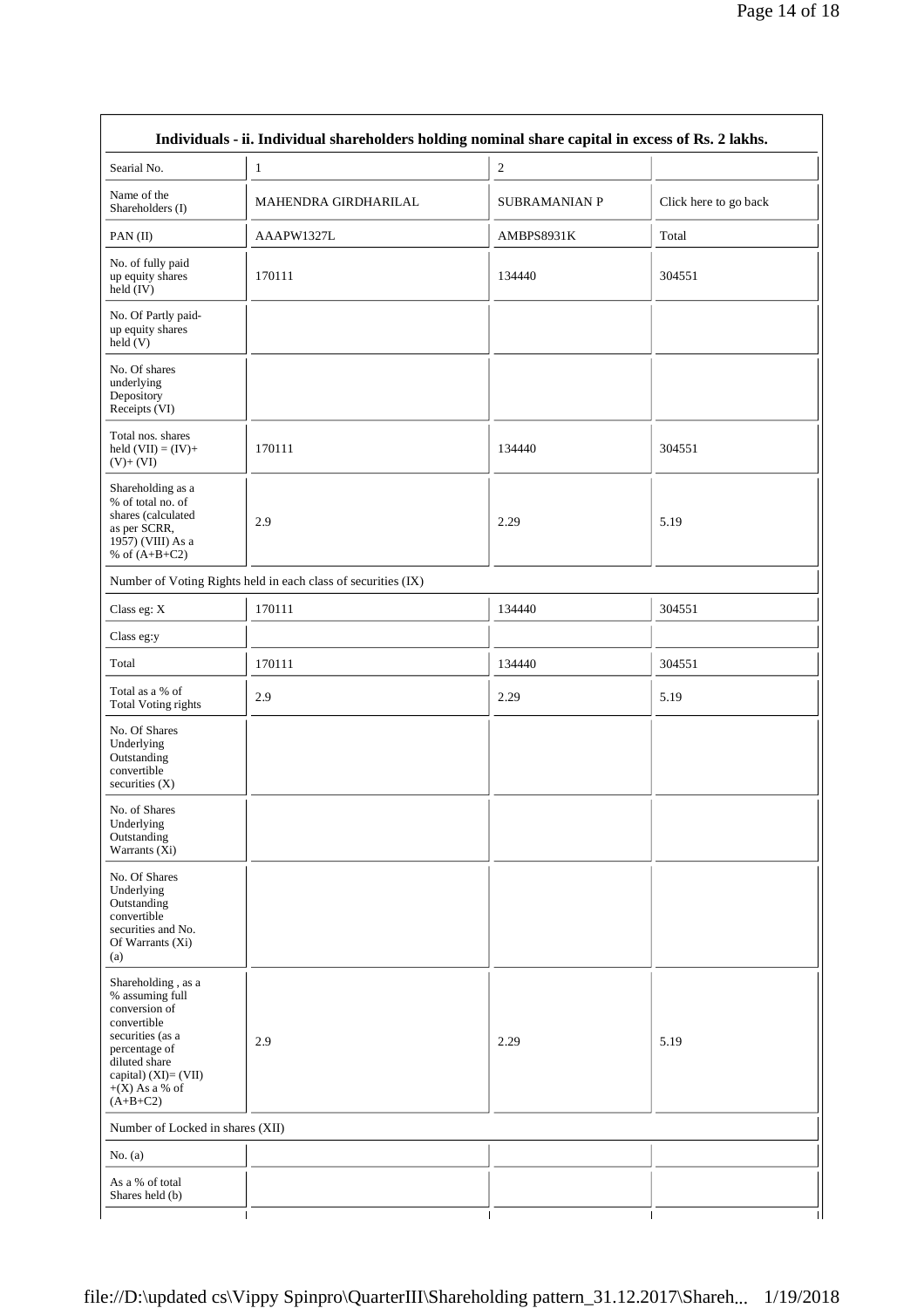| Number of equity<br>shares held in<br>dematerialized<br>form $(XIV)$ | 170111 | 134440 | 304551 |  |  |
|----------------------------------------------------------------------|--------|--------|--------|--|--|
| Reason for not providing PAN                                         |        |        |        |  |  |
| Reason for not<br>providing PAN                                      |        |        |        |  |  |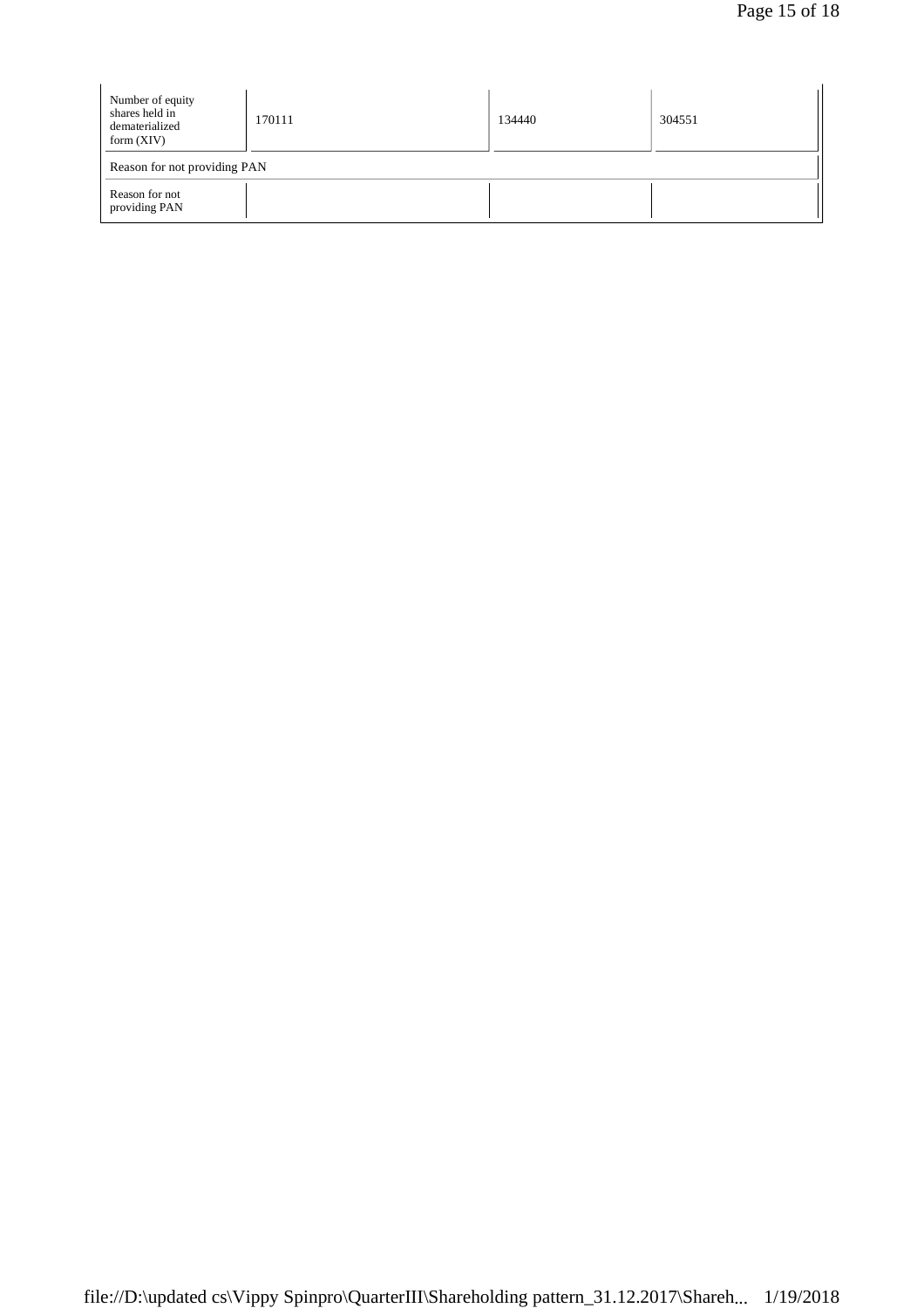| Any Other (specify)                                                                                                                                                     |                                                               |                |                 |                         |                       |
|-------------------------------------------------------------------------------------------------------------------------------------------------------------------------|---------------------------------------------------------------|----------------|-----------------|-------------------------|-----------------------|
| Searial No.                                                                                                                                                             | $\mathbf{1}$                                                  | $\mathfrak{2}$ | $\sqrt{3}$      | $\overline{4}$          |                       |
| Category                                                                                                                                                                | <b>Bodies Corporate</b>                                       | $NRI - Repat$  | NRI - Non-Repat | <b>Clearing Members</b> |                       |
| Category / More<br>than 1 percentage                                                                                                                                    | Category                                                      | Category       | Category        | Category                |                       |
| Name of the<br>Shareholders (I)                                                                                                                                         |                                                               |                |                 |                         | Click here to go back |
| PAN (II)                                                                                                                                                                |                                                               |                |                 |                         | Total                 |
| No. of the<br>Shareholders (I)                                                                                                                                          | 89                                                            | 358            | 18              | 19                      | 484                   |
| No. of fully paid<br>up equity shares<br>$held$ (IV)                                                                                                                    | 83077                                                         | 212008         | 10111           | 12290                   | 317486                |
| No. Of Partly paid-<br>up equity shares<br>held(V)                                                                                                                      |                                                               |                |                 |                         |                       |
| No. Of shares<br>underlying<br>Depository<br>Receipts (VI)                                                                                                              |                                                               |                |                 |                         |                       |
| Total nos. shares<br>held $(VII) = (IV) +$<br>$(V)+(VI)$                                                                                                                | 83077                                                         | 212008         | 10111           | 12290                   | 317486                |
| Shareholding as a<br>% of total no. of<br>shares (calculated<br>as per SCRR,<br>1957) (VIII) As a<br>% of $(A+B+C2)$                                                    | 1.42                                                          | 3.61           | 0.17            | 0.21                    | 5.41                  |
|                                                                                                                                                                         | Number of Voting Rights held in each class of securities (IX) |                |                 |                         |                       |
| Class eg: X                                                                                                                                                             | 83077                                                         | 212008         | 10111           | 12290                   | 317486                |
| Class eg:y                                                                                                                                                              |                                                               |                |                 |                         |                       |
| Total                                                                                                                                                                   | 83077                                                         | 212008         | 10111           | 12290                   | 317486                |
| Total as a % of<br>Total Voting rights                                                                                                                                  | 1.42                                                          | 3.61           | 0.17            | 0.21                    | 5.41                  |
| No. Of Shares<br>Underlying<br>Outstanding<br>convertible<br>securities $(X)$                                                                                           |                                                               |                |                 |                         |                       |
| No. of Shares<br>Underlying<br>Outstanding<br>Warrants $(X_i)$                                                                                                          |                                                               |                |                 |                         |                       |
| No. Of Shares<br>Underlying<br>Outstanding<br>convertible<br>securities and No.<br>Of Warrants (Xi)<br>(a)                                                              |                                                               |                |                 |                         |                       |
| Shareholding, as a<br>% assuming full<br>conversion of<br>convertible<br>securities (as a<br>percentage of<br>diluted share<br>capital) (XI)= (VII)<br>$+(X)$ As a % of | 1.42                                                          | 3.61           | 0.17            | 0.21                    | 5.41                  |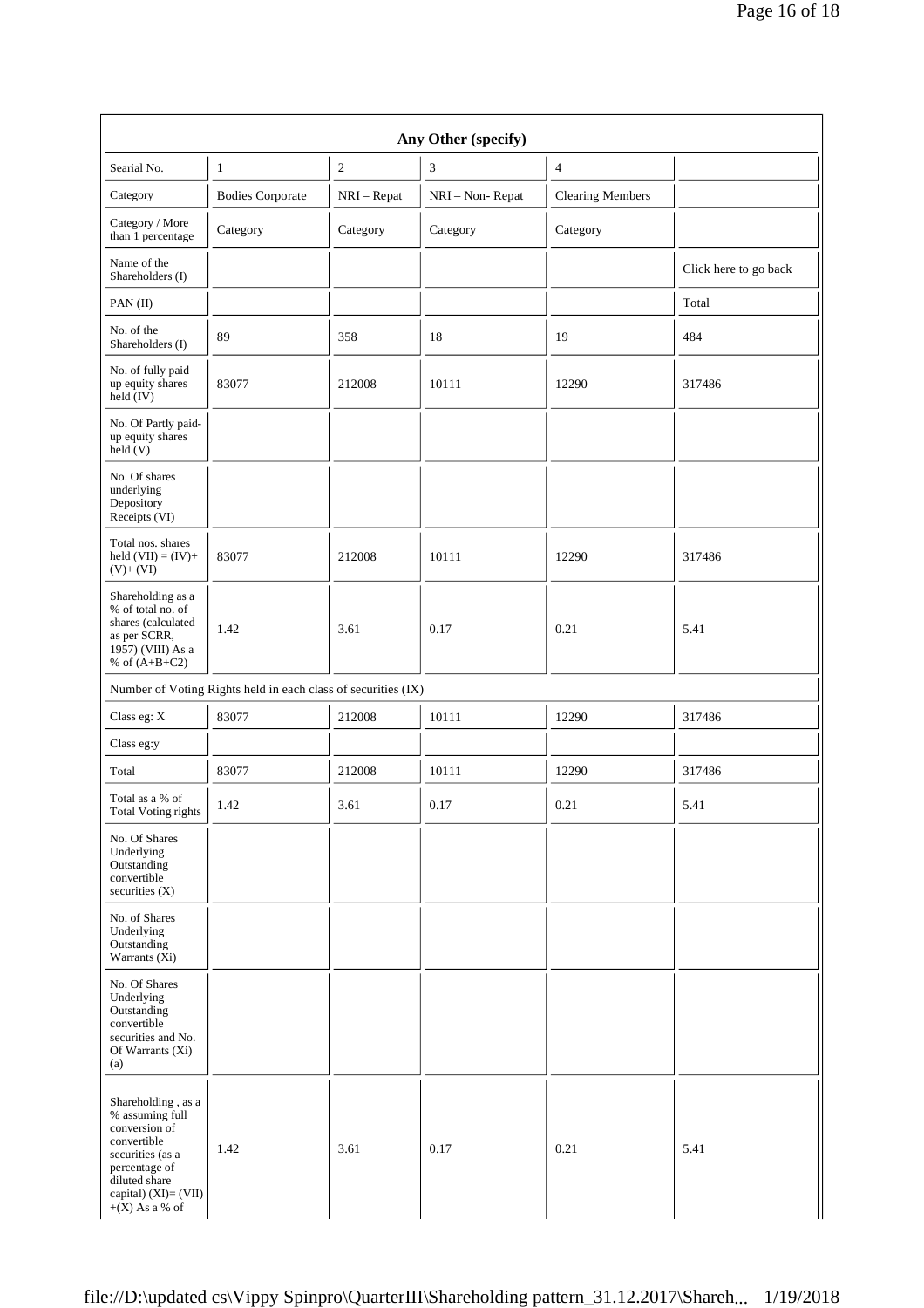| $(A+B+C2)$                                                           |                                  |       |       |       |        |  |
|----------------------------------------------------------------------|----------------------------------|-------|-------|-------|--------|--|
|                                                                      | Number of Locked in shares (XII) |       |       |       |        |  |
| No. $(a)$                                                            |                                  |       |       |       |        |  |
| As a % of total<br>Shares held (b)                                   |                                  |       |       |       |        |  |
| Number of equity<br>shares held in<br>dematerialized<br>form $(XIV)$ | 69977                            | 28808 | 10111 | 12290 | 121186 |  |
| Reason for not providing PAN                                         |                                  |       |       |       |        |  |
| Reason for not<br>providing PAN                                      |                                  |       |       |       |        |  |